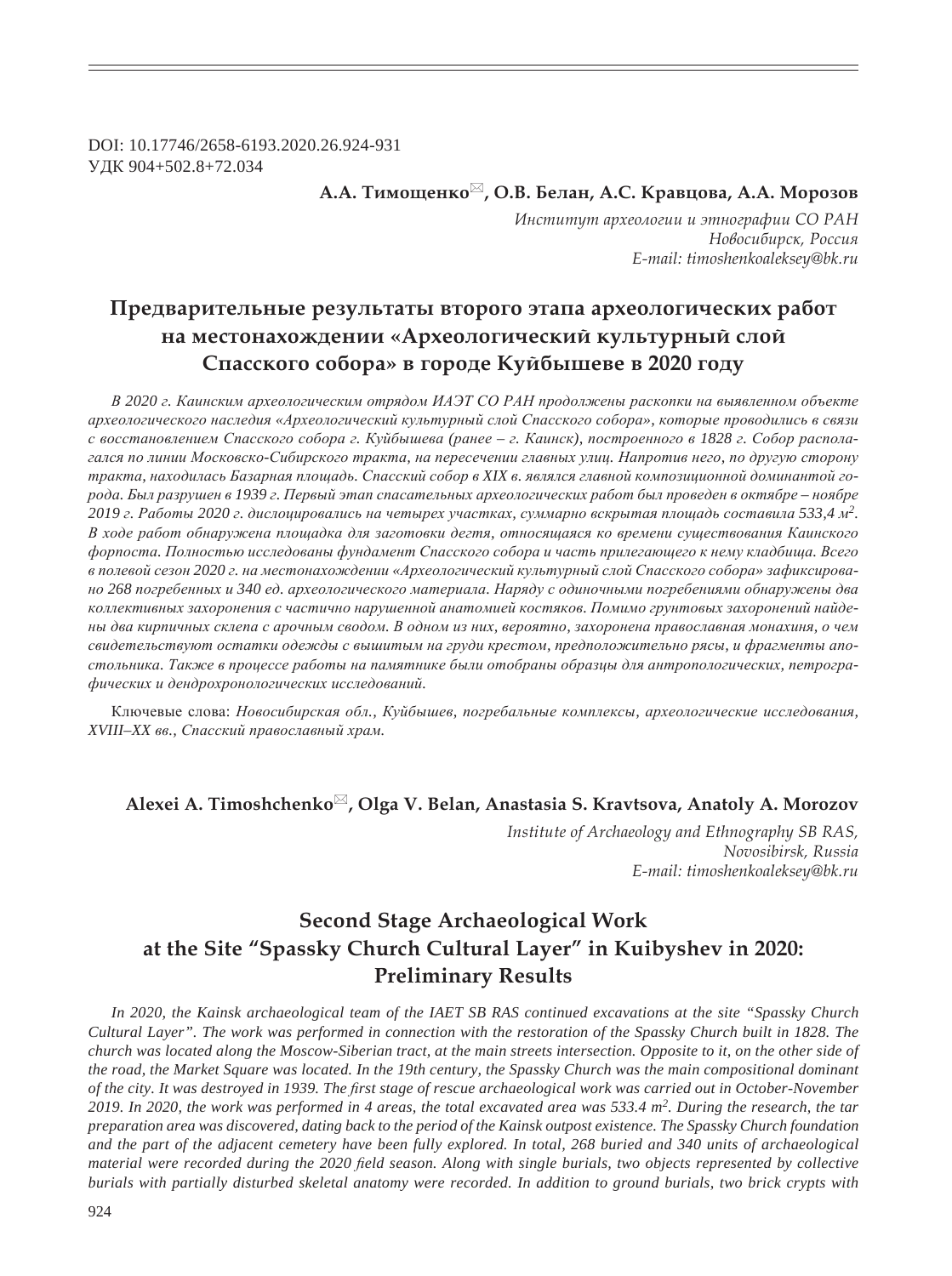*an arched vault were found. In one of them, there probably was the burial of an Orthodox nun. This can be seen in the accompanying goods, i.e. remains of clothing, presumably a habit, with a cross embroidered on the chest, and fragments of the wimpel. Moreover, during the work, the samples for anthropological, petrographic, and dendrochronological analysis were taken.*

Keywords: *Novosibirsk region, Kuibyshev, burial complexes, archaeological research, 18th to 20th centuries, Spassky Church.*

В 2020 г. в связи с работами по восстановлению Спасского собора Каинским археологическим отрядом ИАЭТ СО РАН продолжены раскопки на выявленном объекте археологического наследия «Археологический культурный слой Спасского собора». Первый этап работ был проведен осенью 2019 г. [Тимощенко и др., 2019].

Город Куйбышев (ранее – Каинск) является административным центром Куйбышевского р-на Новосибирской обл. Он расположен на берегу р. Омь, притока Иртыша, в 316 км от г. Новосибирска.

История Куйбышева началась с построения в 1722 г. Каинского форпоста в среднем течении р. Омь при впадении в нее р. Каинки для защиты местного населения от набегов кочевников с юга.

В 1733 г. через Каинский форпост был проложен Московско-Сибирский тракт, вследствие чего поселение стало важнейшим пунктом на пути из Омска в Томск. Рядом с трактом была построена деревянная церковь Во имя Спасителя Нерукотворного Образа, и при ней возник погост. Церковь была освящена в 1751 г. В 1755 г. форпост и церковь были перенесены на другой берег р. Каинки.

В 1782 г. Каинск получает статус уездного города сначала Тобольского, а с 1783 г. – Колыванского наместничества Томской губ.

К концу XVIII в. население Каинска составляло 658 чел. В городе было 106 жилых домов, 7 лавок и амбаров – преимущественно одноэтажные строения, покрытые берестой и дерном. Главным зданием города являлась церковь.

В 1787 г. Епископом Варлаамом была выдана грамота на строительство в Каинске каменной двухпрестольной церкви Успения Божьей Матери, которое завершилось в 1828 г. Вскоре церковь была переименована в Успенский (Спасский) собор, а прицерковная площадь стала называться Соборной. Собор располагался на тракте, на пересечении главных улиц. Напротив собора, по другую сторону тракта, находилась Базарная площадь. Здание стало важнейшей композиционной доминантой города.

В XVIII – начале XIX в. характерным стилем церковного зодчества сибирских городов было сибирское барокко. Спасский собор выстроен скорее в канонах классицизма и имел определенное сходство с томской Знаменской церковью [Гуменюк, Ляликов, 2014, с. 229; Ростовцева, 2014].

Спасский собор состоял из притвора, трехъярусной подквадратной в плане колокольни с высоким шпилем, прямоугольного наоса, увенчанного куполом с высоким барабаном, и алтарной части с престолом, окруженных кирпичной оградой [Ситникова, 2017].

В 1834 г. томским архитектором К. Турским был составлен план застройки Каинска. К 1866 г. центральная часть города пережила сильные изменения. В результате постройки новых зданий Соборная и Базарная площади отделились друг от друга и обрели вид самостоятельных градоформирующих объектов. Собор остался территориально в границах старой церковной зоны.

В 1939 г. Спасский собор, попав под общую линию конфискации имущества церкви и уничтожения храмов, был продан тюрьме и разрушен [Истюков, 2017].

После разрушения Спасского собора территория больше не застраивалась, а в дальнейшем на месте собора и принадлежавшего ему погоста появился сквер им. В.В. Куйбышева. Таким образом, на территории современного сквера им. В.В. Куйбышева за период развития Каинского поселения, а затем г. Каинска сформировался историко-археологический культурный слой, связанный исключительно с церковным строительством и первым каинским погостом.

Впервые археологический культурный слой Спасского собора был описан и обозначен на картографических материалах разработанного проекта зон охраны историко-культурного исторического центра г. Куйбышева Новосибирской обл. в 1995 г.

Формирование объекта было обусловлено особенностями застройки Каинской слободы, а затем городской застройки г. Каинска XVIII–XIX вв. Археологический культурный слой Спасского собора расположен в центральной части исторической застройки г. Куйбышева и включает территорию участка Соборной площади, окончательно сформировавшейся к началу XIX в.

Работы 2020 г. дислоцировались на четырех участках (рис. 1).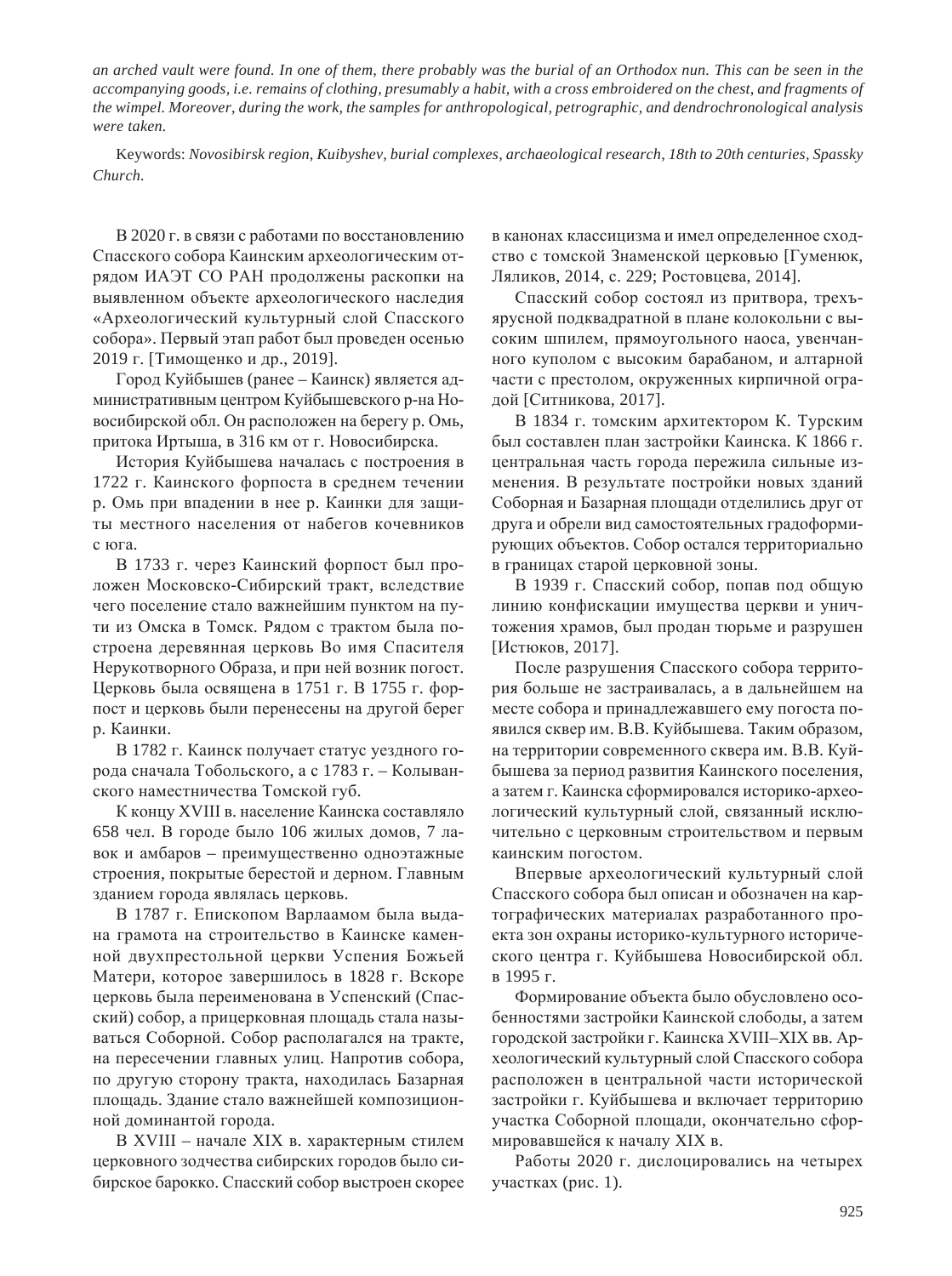



Рис. 1. Планиграфическая ситуация местонахождения «Археологический культурный слой Спасского собора».

1. Раскоп 1, площадь 3 – основная площадь работ, примыкающая к раскопу 2019 г. с востока. Всего вскрыто 469,497 м<sup>2</sup>. Здесь зафиксировано продолжение фундамента Спасского собора – алтарная часть и остатки приделов. Территория раскопа подвергалась сильному техногенному воздействию в XX в. Культуросодержащие отложения

практически полностью уничтожены до «материкового» суглинка (слой 12). Здесь находилось строение прямоугольной формы на кирпичном фундаменте (постамент памятника В.В. Куйбышеву), которое разрушило фундамент собора. Всего на участке выявлено 58 объектов, содержащих останки 201 индивида. Три из них (8, 9, 11) не со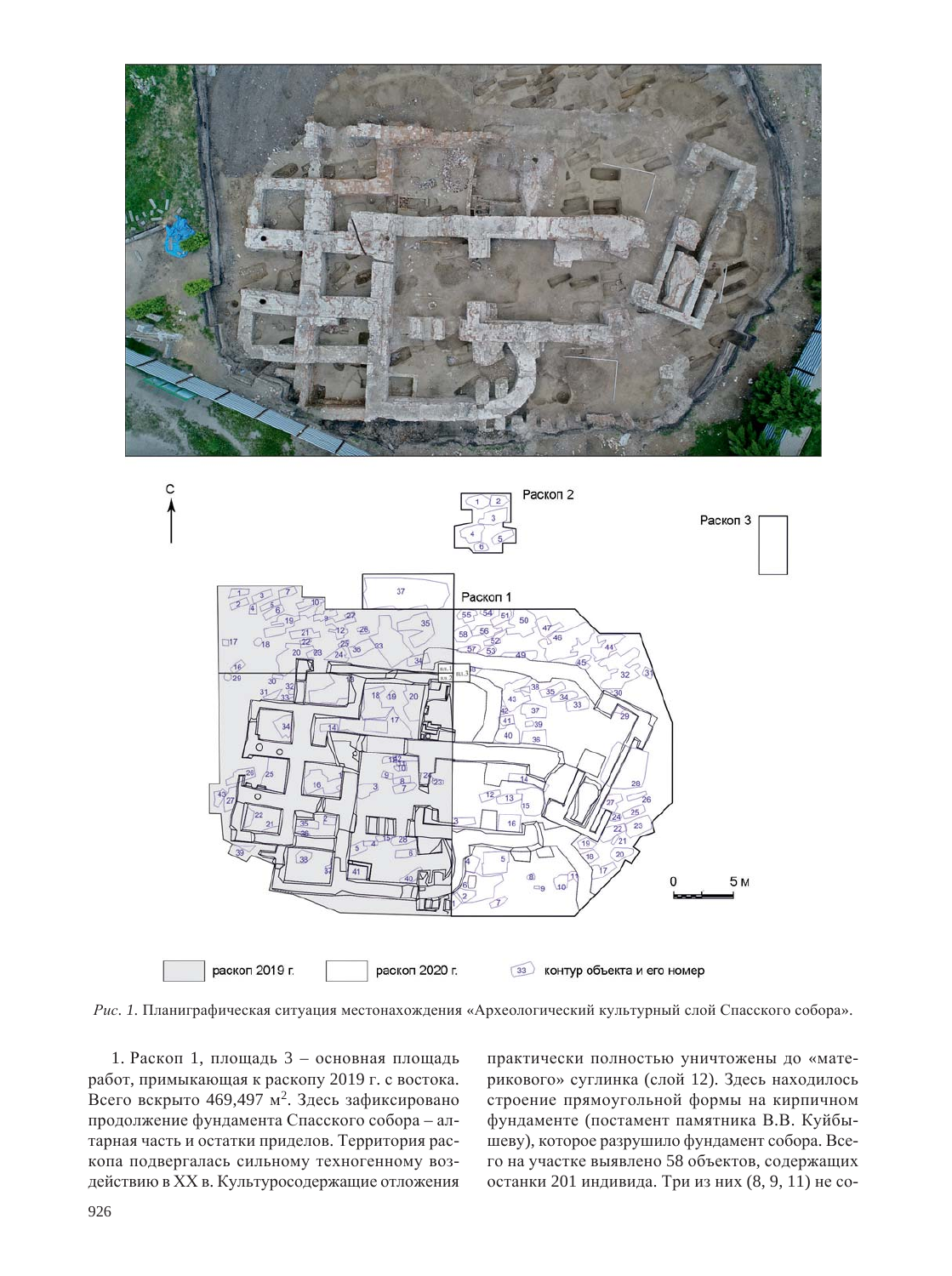держали археологического и антропологического материала, а являлись небольшими углублениями, заполненными строительным мусором. Объект 5 представлял собой два кирпичных склепа. Объект 6 помимо погребений включал фрагменты разрушенного стояночного комплекса. Остальные объекты являются погребальными комплексами.

2. Раскоп 1, площадь 1 – участок под опору сети теплоснабжения с северо-запада от раскопа 1, в границах законсервированной в 2019 г. территории. Вскрытая площадь составила 16,37 м<sup>2</sup>. Участок был насыщен впущенными друг в друга погребениями и представлял собой пятно мешаного грунта, границы могильных ям не фиксировались. Всего исследовано 44 погребения.

3. Раскоп 2 – участок под опору сети теплоснабжения с севера от раскопа 1. Всего вскрыто  $22,645$  м<sup>2</sup>. Здесь зафиксировано 6 объектов, содержащих 23 погребения.

4. Раскоп 3 – участок под опору сети теплоснабжения с северо-востока от раскопа 1. Археологических и антропологических материалов в раскопе не зафиксировано. Вскрытая площадь составила 13  $\mu^2$ .

Сводная стратиграфическая ситуация выглядит следующим образом (описание дано по северной стенке раскопа 1 в рамках единого описания 2019 г.; в полевой сезон 2020 г. слои 1, 2, 4, 6, 10 не фиксировались).

Слой 2. Мешаный серый суглинок мощностью до 0,85 м.

Слой 5. Серо-желтый суглинок мощностью до 0,35 м с многочисленными включениями битого кирпича, фиксирующимися локально вокруг фундамента собора.

Слой 7. Серый суглинок мощностью до 0,15 м с включениями битого кирпича, прослоев извести с линзами песка фиксируется локально вокруг фундамента собора.

Слой 8. Темно-коричневый суглинок мощностью до 0,15 м с включениями истлевшей древесины.

Слой 9. Желтый опесчаненный суглинок мощностью до 0,08 м.

Слой 10. Темный гумированный суглинок мощностью до 0,1 м.

Слой 11. Черный суглинок с многочисленными включениями нижележащего слоя, мощностью до  $0.11 \text{ M}.$ 

Слой 12. Желто-коричневый суглинок, глубина залегания от 0,2 м.

В результате работ 2019 г. было установлено, что объект является многослойным, выделяются два хронологических этапа формирования культурного слоя.

1. 1722–1787 гг. – период Каинского форпоста, старого Каинска, время функционирования первой деревянной церкви и относящегося к ней кладбища. К этому времени стоит отнести слои 8–10. Скорее всего, слой 10 является слоем погребенной почвы периода основания города. Слой 8 характеризует период функционирования деревянной церкви и погоста Каинского форпоста. Этот факт подтверждают две обнаруженные в слое 8 медные монеты 1749 г.

2. 1787–1937 гг. – период строительства, функционирования и разрушения Спасского собора. Эти этапы отражают слои 5–7. Слой 7 связан с началом строительства, содержит строительный мусор в виде кирпичной крошки и прослоек извести, ниже по разрезу кирпичная крошка не фиксируется. Слой 6 относится к периоду функционирования Спасского собора, а слой  $5 -$ его разрушения.

Восточная часть храма и прилегающей территории, на которой проводились работы в 2020 г., сохранилась хуже западной. Кирпичные кладки приделов полностью разрушены земляными работами XX в., остались лишь фрагменты забутовки. Алтарная часть и северный придел перекрыты фундаментом строения прямоугольной формы советского времени и постаментом памятника В.В. Куйбышеву.

 $Ka$ инский форпост (1722–1787). Ко времени существования Каинского форпоста отнесен объект 6 площади 3 раскопа 1 (рис. 2), расположенный внутри южного придела; стратиграфический контекст утрачен. Объект представлял собой углубление овальной формы размерами  $1,8 \times 2,3$  м и глубиной до 0,4 м, с западной стороны разрушен траншеей фундамента. В кровле объекта исследованы четыре погребения, под которыми располагался культурный слой. Здесь зафиксированы развалы керамических сосудов со сквозными отверстиями, кости и позвонки крупных рыб, фрагменты бересты и углей. Внутренние стенки сосудов покрыты мощным нагаром. Предварительно данный комплекс интерпретируется как площадка для заготовки дегтя.

Спасский собор (1787–1937). К настоящему времени раскопаны все элементы фундамента. Установлено, что ширина храма, со всеми разновременными пристройками к нему, составляет 22,4 м, а длина по основной оси – 32 м (см. рис. 1).

Собор возводился в несколько этапов. На первом этапе были построены основные части храма, колокольня, наос и центральный алтарь. Фундамент этих строений выложен готической кладкой и сцеплен известковым раствором, укладывался во всю ширину вырытой для него траншеи. В основание клались продольные лежни, вероятнее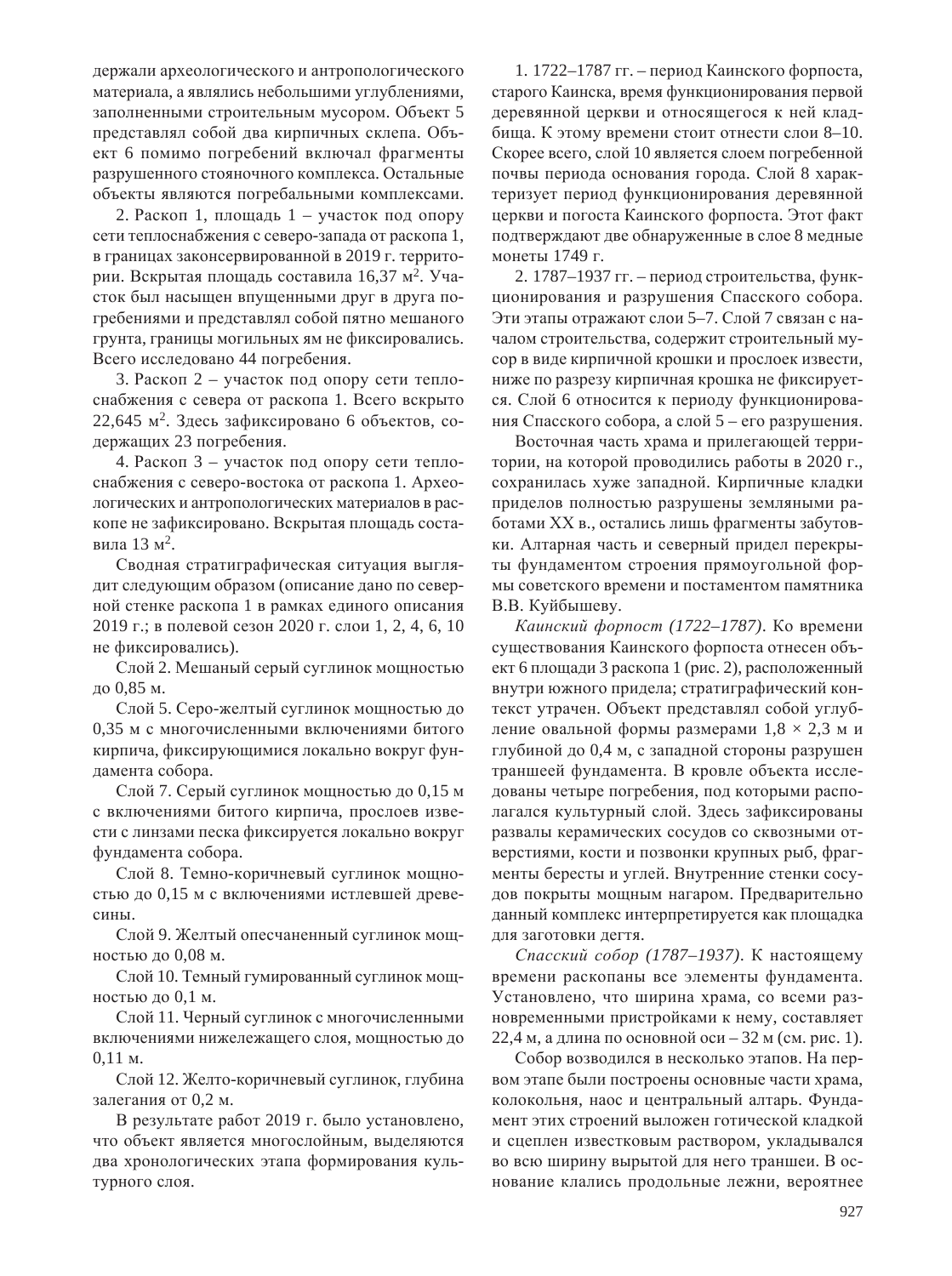

Рис. 2. Фрагмент культурного слоя времени Каинского форпоста на местонахождении «Археологический культурный слой Спасского собора».

всего из лиственницы, заливались известковым раствором, после чего происходила забутовка в несколько слоев битым кирпичом. Поверх забутовки начиналась выкладка кирпичной стены. Затем к существующему фундаменту были пристроены крыльцо с запада, а также приделы с севера и юга. Южный придел («Во имя святителя Христова Николая Чудотворца») был отведен под второй алтарь, его строительство закончилось в 1804 г. [Гусаченко, Матвеева, Тимяшевская, 1995, с. 10]. Северный придел («Во имя Успения Пресвятой Богородицы») отводился под хозяйственно-бытовые нужды, его строительство началось в 1828 г., а освящение последовало в 1836 г. [Там же].

Погребальные комплексы. Всего в полевой сезон 2020 г. на местонахождении «Археологический культурный слой Спасского собора» зафиксировано 268 погребенных.

Отсутствие значительных изменений погребального обряда во времени, а также его специфика, предполагающая лаконичный набор сопроводительного инвентаря в виде крестов и иногда элементов одежды, затрудняют хронологическое разделение погребальных комплексов. В этом плане хорошим временным «маркером» является собственно сам Спасский собор, строительство которого происходило прямо на погосте XVIII в., в результате чего строительными работами было

разрушено большое количество погребений. Погребальные комплексы, находящиеся внутри основных строений храма, а тем более разрушенные при его возведении, должны быть не моложе 1787 г. и относятся к погосту церкви Во имя Спасителя Нерукотворного Образа.

Захоронения имеют ориентацию по оси запад – восток, с различным отклонением к северу или югу, руки погребенных согнуты в локтях и соединены на груди. Внутримогильные конструкции представлены колодами и трапециевидными гробами-ящиками. Единственной категорией погребального инвентаря являются нательные кресты, фиксирующиеся на груди, под руками погребенных. В одном случае в погр. 3 объекта 36 площади 3 на пальце правой руки женщины 25–35 лет найдено медное кольцо.

Наряду с одиночными впущенными друг в друга погребениями в полевой сезон 2020 г. исследованы также два объекта, представленные коллективными захоронениями с частично нарушенной анатомией костяков. Зафиксированы они в восточной части раскопа 1.

Объект 28 площади 3, размерами 3,6  $\times$  3,4 м, представлял собой яму подквадратной формы, ориентированную по линии север – юг, глубиной 0,5 м, с вертикальными стенками (рис. 3, 1). Располагался с внешней, восточной стороны основно-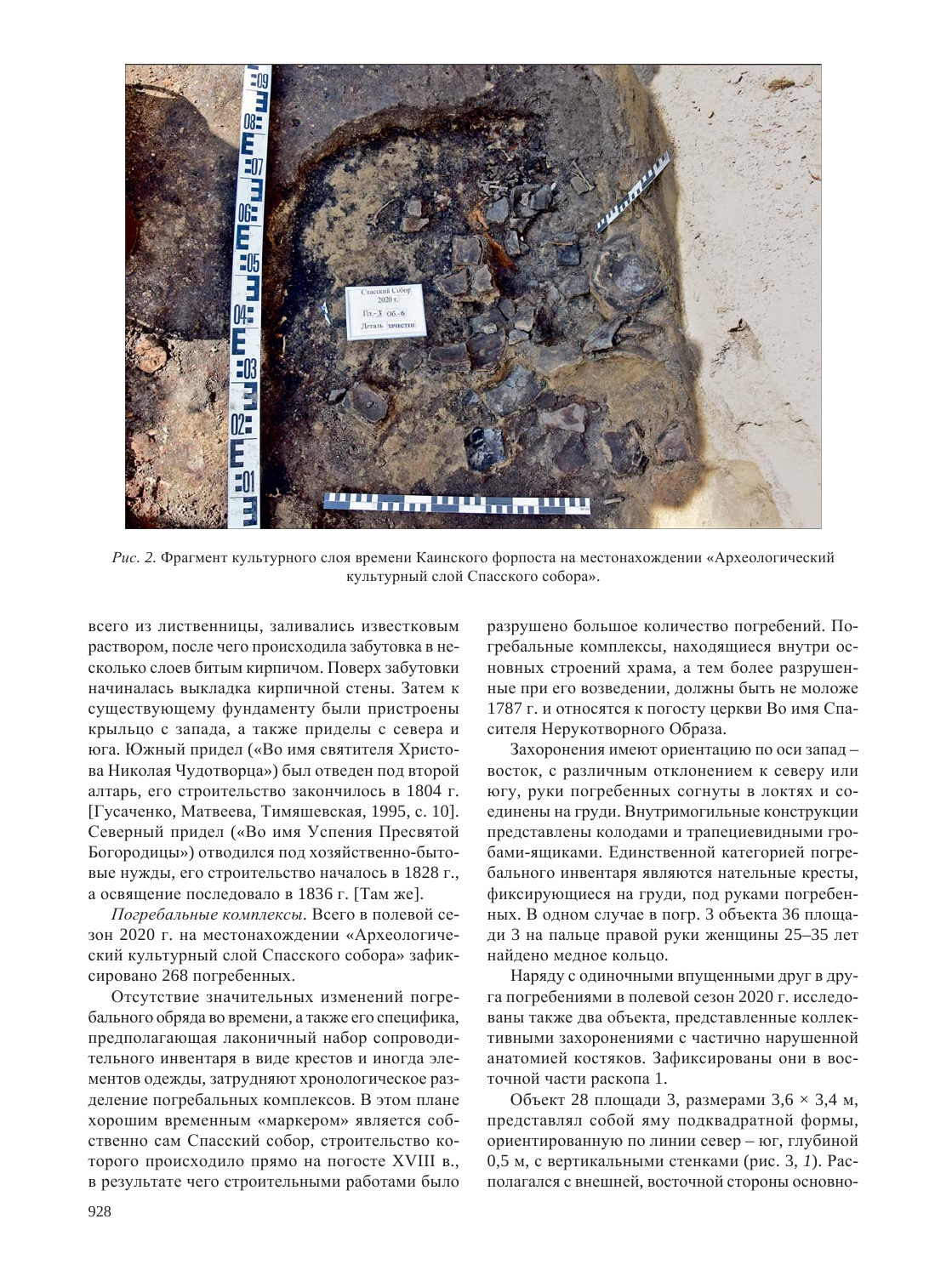

Рис. 3. Коллективные захоронения на местонахождении «Археологический культурный слой Спасского собора».  $1$  – раскоп 1, площадь 3, объект 28;  $2$  – раскоп 1, площадь 3, объект 33.

го алтаря. Объект частично разрушен в северной части постройкой советского времени. При зачистке зафиксированы останки по меньшей мере 30 индивидов. Часть из них сохранила анатомический порядок. Судя по сохранившимся колодам, погребенные были уложены в два ряда вплотную друг к другу.

Объект 33 площади 3 в кровле представлял собой небольшую яму размерами  $2 \times 0.8$  м (рис. 3, 2), зафиксирован внутри северного придела. При вскрытии обнаружено, что он являлся коллективной могилой глубиной 0,45 м, где в три яруса рядами были уложены останки как минимум 12 индивидов.

С учетом того, что анатомия костяков и целостность колод частично нарушена, а найденные при строительстве Спасского собора погребения в конце XVIII в. не переносились на новое место, а просто разрушались, данные объекты, скорее всего, являются результатом единовременного массового перезахоронения с другого погоста.

Помимо грунтовых захоронений обнаружены два склепа (рис. 4). Они зафиксированы в объекте 5 площади 3 раскопа 1, во внутренней части южного придела. При зачистке кровли объект представлял собой заполнение прямоугольной формы размерами  $1,8 \times 2$  м и первоначально был определен как остатки разрушенного храма, однако при дальнейшем разборе обнаружились два небольших примыкающих кирпичных склепа.

Склеп 1 имел размеры 0,7  $\times$  2 м, представлял собой кирпичный ящик, выложенный «в полкирпича» (высота кладки 0,6 м), состоял из 8 кирпичных рядов и имел арочный свод. Кирпичная кладка клалась на известковый раствор, кирпичи в арке подтесывались. В склепе зафиксировано погребение взрослого мужчины в деревянном гробу-ящике, крышка была обтянута берестой. Обна-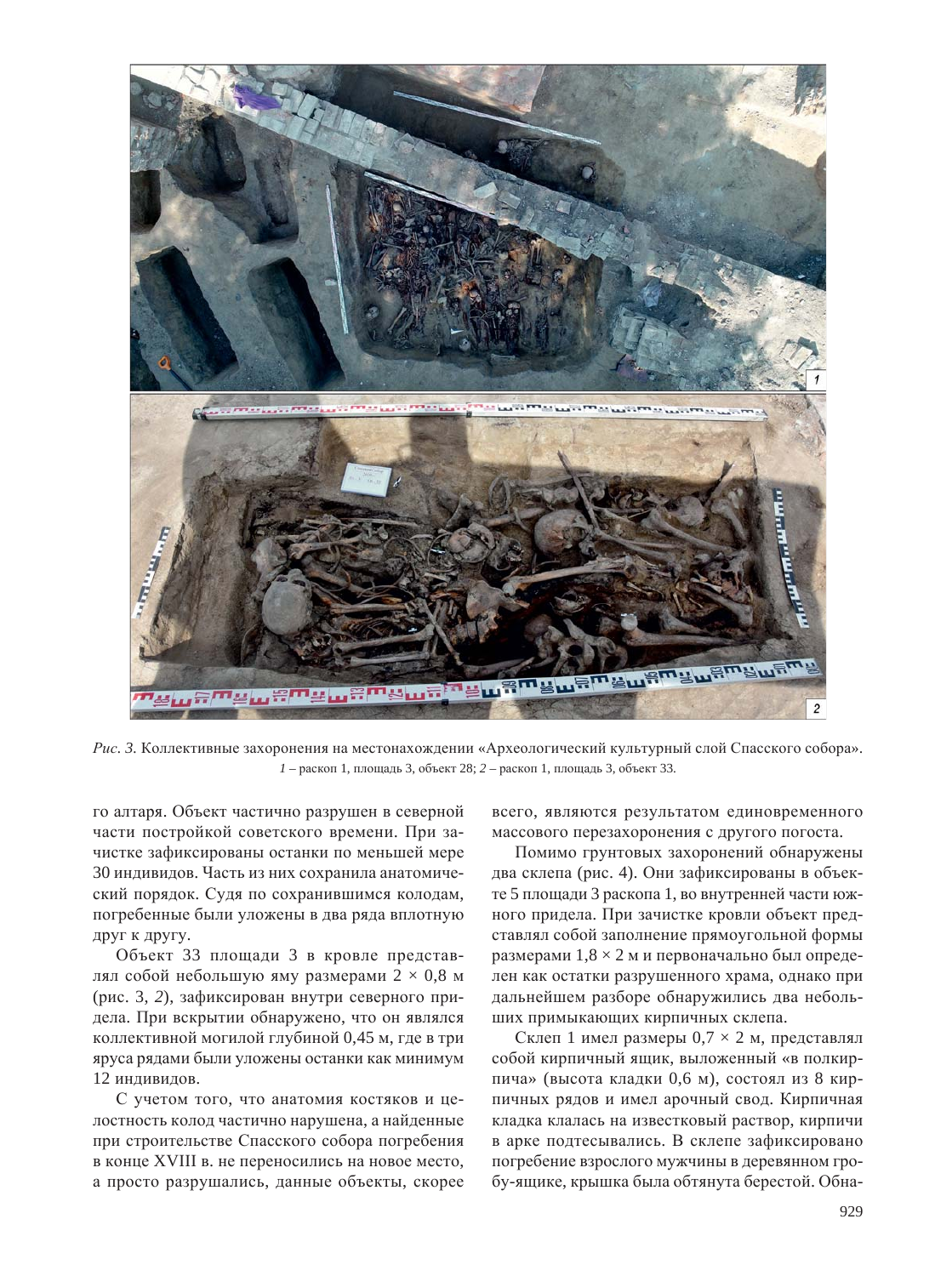

Рис. 4. Склепы. Раскоп 1, площадь 3, объект 5 местонахождения «Археологический культурный слой Спасского собора».

 $1$  – общий вид; 2 – зачистка склепа 2.

ружены крест-тельник в районе грудины и остатки кожаной обуви.

Склеп 2 примыкал к склепу 1 с южной стороны (размеры 0,9  $\times$  2 м) и также представлял собой кирпичный ящик, сложенный в 7 кирпичей в высоту. Перекрытие не сохранилось. Погребение предположительно принадлежало взрослой женщине. Зафиксированы остатки одежды с вышитым на груди крестом, вероятнее всего рясы, фрагменты апостольника (головной платок с вырезом для лица, ниспадающий на плечи и покрывающий равномерно грудь и спину) и кожаные тапочки (рис. 4, 2).

Учитывая, что склепы примыкали к южной стене основного алтаря и находились внутри фундамента южного придела, датировать их можно интервалом между 1787 г. (начало функционирования собора) и 1804 г. (строительство южного придела). К сожалению, в архивных записях Каинской епархии не удалось найти имени погребенной монахини. Полобные склепы широко известны на православных погостах XVIII-XIX вв. Ближайшие аналогии обнаружены на кладбище Богородице-Алексиевского монастыря в Томске [Боброва, 2017].

Таким образом, в мае 2020 г. Отделом спасательных археологических работ ИАЭТ СО РАН проведен второй этап работ по обеспечению сохранности (археологические раскопки) части выявленного объекта археологического наследия «Археологический культурный слой Спасского собора», расположенного на территории земельных участков, отводимых под проектирование и